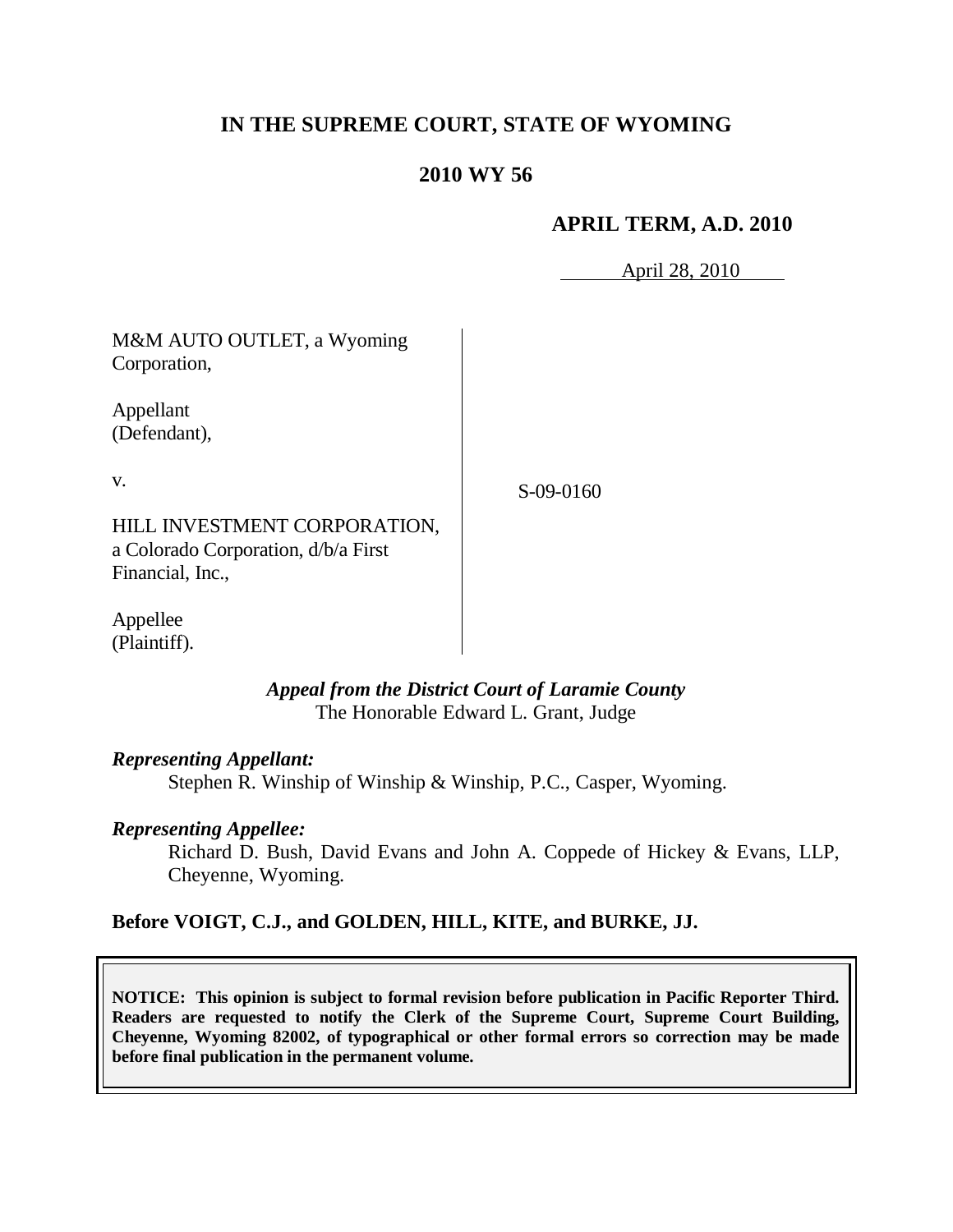#### **KITE, Justice.**

[¶1] M&M Auto Outlet (M&M) and Hill Investment Corporation, doing business as First Financial, Inc., (FFI) entered into a contract in which FFI agreed to purchase vehicle loans from M&M and perform collection activities on the loans at its expense. In the event an M&M customer became delinquent on a loan, the contract provided that M&M would pay FFI the "full recourse amount." Alleging that M&M failed to pay the full recourse amount on delinquent loans in accordance with the contract, FFI filed a complaint for breach of contract. The district court granted summary judgment for FFI and ordered M&M to pay the full recourse amount plus interest. M&M appealed. We affirm.

#### **ISSUES**

 $[$ [2] M&M presents the following issues for this Court's determination:

1. Whether the parties' Agreement was ambiguous?

2. Was there a genuine issue of material fact as to whether Plaintiff-Appellee performed in good faith its obligation under the parties" Agreement to diligently collect on the loans it purchased from Defendant-Appellant?

3. Whether Plaintiff-Appellee"s breach of the parties" Agreement excused Defendant-Appellant"s recourse obligation?

4. Was there a genuine issue of material fact as to whether Plaintiff-Appellee mitigated its damages?

5. Did Plaintiff-Appellee produce sufficient evidence to support summary judgment in its favor?

6. Whether the District Court abused its discretion in refusing to continue the summary judgment hearing when Plaintiff-Appellee had not timely responded to Defendant-Appellant"s discovery?

FFI asserts the district court properly granted summary judgment in its favor because the contract was clear and unambiguous, FFI was not required to prove it had taken specific steps to mitigate and sufficient evidence supported the order. FFI also asserts the district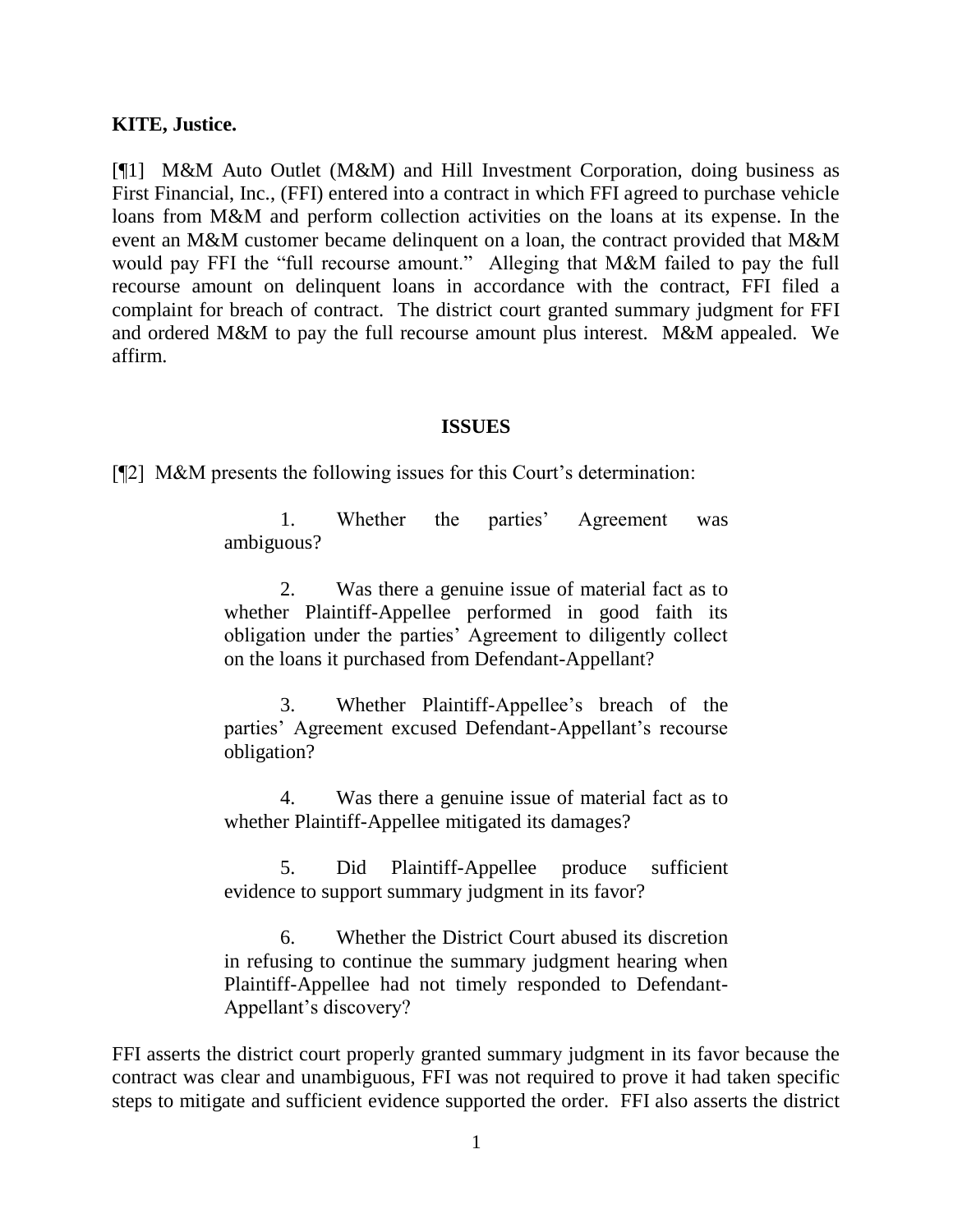court did not abuse its discretion in denying M&M"s motion to vacate the summary judgment hearing.

## **FACTS**

[¶3] M&M is in the business of selling used cars and does so in various locations in Wyoming. As part of the business, M&M provides sub-prime financing for its customers. FFI is in the business of purchasing sub-prime consumer loans from used car dealers such as M&M. When companies like FFI purchase loans from used car dealerships like M&M, the dealership receives immediate operating capital and the loan purchaser assumes responsibility for collecting on the loans.

[¶4] On July 22, 2003, FFI offered M&M the opportunity to participate in a "full recourse paper-buying program." The agreement setting forth the terms of the program provided that FFI would purchase the loans M&M extended to its customers; M&M"s customers then would make the monthly loan payments directly to FFI rather than to M&M; and, in the event a customer was delinquent in making the payments due:

> FFI will perform all collection activities on accounts including but not limited to telephone collections and dunning when appropriate. All collection costs, excluding repossession, are paid entirely by FFI.

The agreement further provided that FFI would advise M&M of any "problem collection accounts" and exercise its "Full Recourse option" after discussing those accounts with M&M. Thus, M&M retained potential responsibility for the auto loans in the event of customer default. The amount due to FFI from M&M upon customer default was to be "the funding amount by FFI less any principal received on the account." The agreement required M&M to pay off all designated "recourse accounts" within 30 days.

[¶5] M&M"s owner and FFI"s general manager signed the agreement on behalf of the respective entities in 2003 and FFI proceeded to purchase the loan contracts. In 2008, FFI filed a complaint alleging that M&M breached the agreement by failing to pay the full recourse amounts due as the agreement required. FFI sought judgment against M&M in the amount of \$194,044.28 plus post-judgment interest and attorney"s fees. M&M generally denied that it breached the agreement and asserted as an affirmative defense that FFI negligently and in bad faith failed to fully perform its obligation to collect on the accounts.

[¶6] FFI filed a motion for summary judgment to which it attached portions of the deposition of Keith Smith, M&M"s vice president, secretary and the person in charge of its daily operations; the affidavit of Don Shaw, FFI"s general manager; a list of the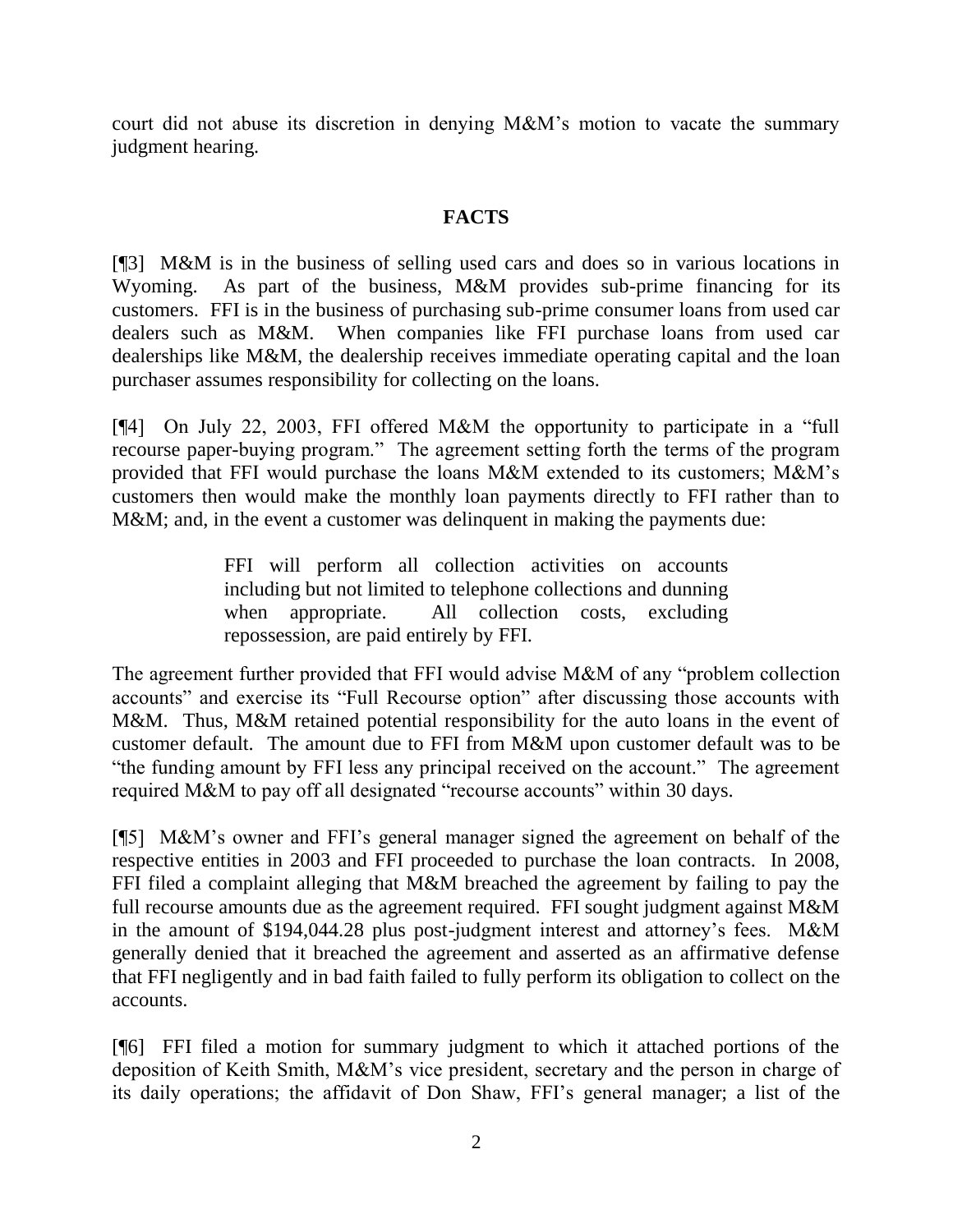delinquent customer accounts and amounts owed; the 2003 full recourse agreement; and the notice of recourse designated accounts FFI provided to M&M upon the delinquencies. In support of its motion, FFI asserted that the full recourse program agreement clearly and unambiguously required M&M to pay to FFI the amounts owing from defaulting customers upon FFI"s designation of the account as subject to full recourse.

[¶7] M&M responded to the motion and submitted the affidavit of Mr. Smith in which he averred that he entered into the 2003 full recourse agreement in reliance upon FFI "undertaking full and diligent collection efforts of the accounts it purchased in conformity with the generally followed practices for collection of delinquent payments arising under sales and financing agreements for "sub-prime" used automobiles." Mr. Smith asserted that, contrary to general practice, FFI did not hire an attorney or collection agency or engage in efforts to repossess the vehicles involved; instead, FFI made a couple of telephone calls and then sought full recourse. Mr. Smith also averred that FFI did not discuss the problem accounts with him before seeking recourse as the agreement required. Mr. Smith stated that when it became apparent that FFI was making only a "token effort" to collect on the delinquent accounts, he "considered that [FFI] had breached the Agreement thereby relieving M&M of further performance."

[¶8] M&M also filed the affidavit of Diana Gray who stated she has worked in the automobile sales and finance business since 1978, is familiar with sub-prime financing of used automobiles and has "years of experience in various collection practices involving the documentation, administration and enforcement of sub-prime automobile financing obligations." Ms. Gray stated that "a standard part of collecting on these kinds of loans is to engage in 'skip tracing'"<sup>1</sup> and, when telephone or written contact fails, repossess the vehicle, turn the matter over to a collection agency, file a claim in small claims court or, if warranted by the amount owed, hire an attorney to file a claim in district court. Ms. Gray averred "it is not proper or complete performance under an agreement for the collection of delinquent purchase agreements arising from sub-prime automobile loans to limit collection activities to a few telephone calls."

[¶9] In its reply to M&M"s submissions, FFI distinguished full recourse contracts, in which the dealership must make good on any loans it sells that end up in default, from non-recourse contracts, where there is no recourse against the dealer in the event of default, and asserted FFI made a business decision to pay a premium of \$4,247,761.47 for the accounts on the basis that, in the event of default, it had the contractual right to seek payment of the amounts due from M&M. FFI attached a second affidavit from its general manager, Mr. Shaw, attesting to that decision and payment amount. FFI also asserted it had complete discretion in its collection efforts under the plain language of the agreement. Additionally, FFI pointed to facts showing that M&M did not complain about FFI"s collection practices until after FFI filed this action; in 2004 Mr. Smith wrote

 $\overline{a}$ <sup>1</sup> Skip tracing is a colloquial term used to describe the process of locating a person's whereabouts.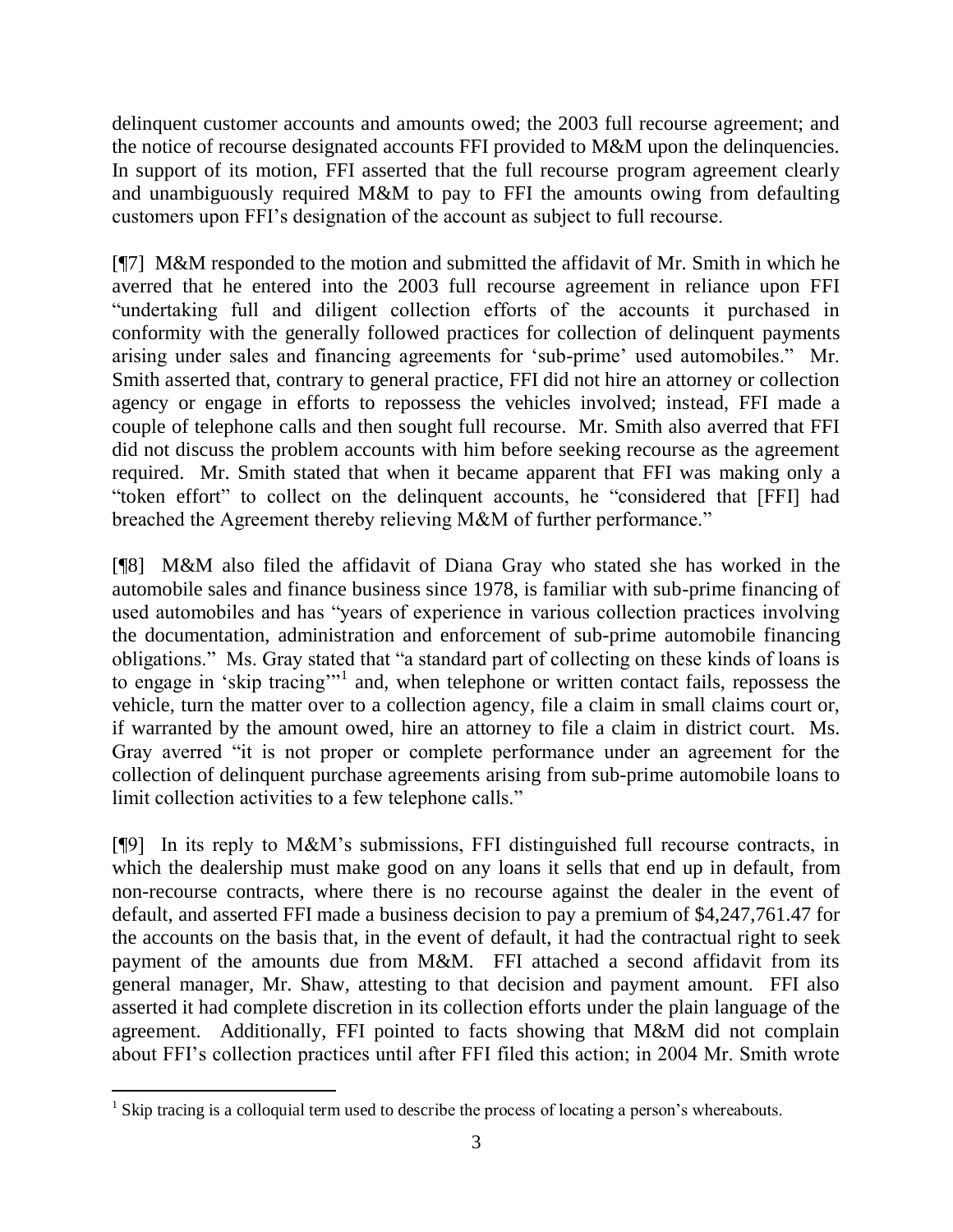to FFI stating that M&M was moving away from full recourse agreements, not because of FFI"s collection practices, but because they were not profitable for M&M; and in a subsequent communication M&M acknowledged it was behind in making the full recourse payments, suggested a plan for it to become current, and did not mention any problem with FFI's collection practices. FFI asserted M&M's criticism of FFI's practices was an after-the-fact attempt to avoid making the payments.

[¶10] After a hearing, the district court granted summary judgment for FFI. The district court concluded the agreement was not ambiguous, M&M breached the agreement by failing to timely pay the amounts due and FFI incurred damages in the amount of \$186,766.50 plus \$52,248.53 in interest. M&M timely appealed the judgment to this Court.

#### **STANDARD OF REVIEW**

[¶11] When reviewing an order granting summary judgment, we consider the record *de novo*. *Stone v. Devon Energy Prod. Co., L.P.,* 2009 WY 114, ¶ 10, 216 P.3d 489, 492 (Wyo. 2009).

> [W]e have exactly the same duty as the district judge; and, if there is a complete record before us, we have exactly the same material as did [the district judge]. We must follow the same standards. The propriety of granting a motion for summary judgment depends upon the correctness of a court's dual findings that there is no genuine issue as to any material fact and that the prevailing party is entitled to judgment as a matter of law. This court looks at the record from the viewpoint most favorable to the party opposing the motion, giving to him all favorable inferences to be drawn from the facts contained in affidavits, depositions and other proper material appearing in the record.

*Wyoming Medical Center* v. *Wyoming Ins. Guar. Ass'n,* 2010 WY 21, ¶ 11, 225 P.3d 1061, 1064 (Wyo. 2010), quoting *McGarvey v. Key Prop. Mgmt. LLC*, 2009 WY 84, ¶ 10, 211 P.3d 503, 506 (Wyo. 2009).

[¶12] The summary judgment ruling challenged in this case arose out of the district court's determination that the parties' agreement was clear and unambiguous. We review that determination by applying the following standards:

> The initial question of whether the contract is capable of being understood in only one way is a question of law for the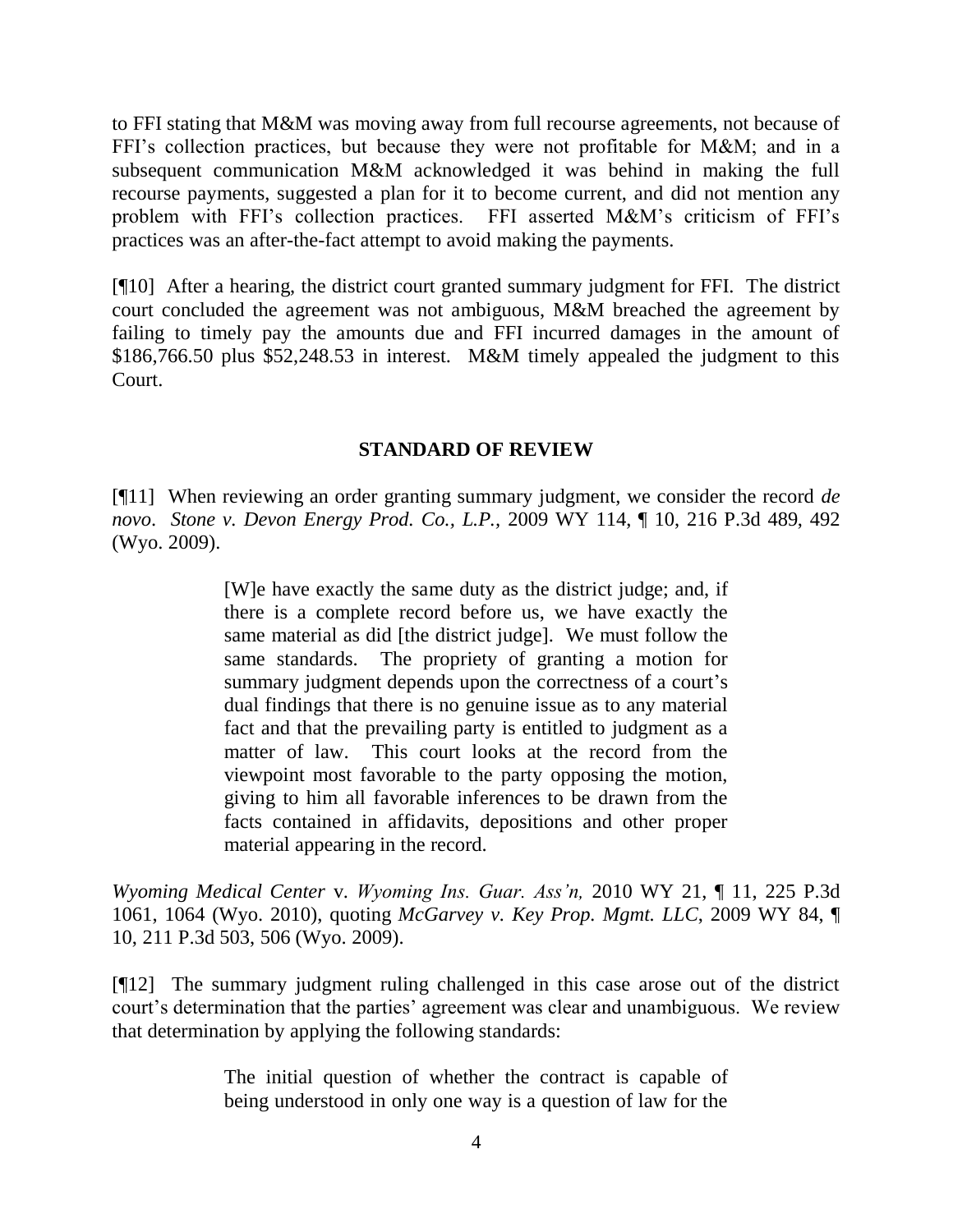court. If the court determines that the contract is capable of being understood in only one way, then the language used in the contract expresses and controls the intent of the parties. In such case, the next question, what is that understanding or meaning, is also a question of law. When we review the district court's summary judgment decisions that a contract is capable of being understood in only one way and what that understanding is, we accord no deference to those decisions. As we have said, "[w]e are . . . at liberty to make a determination as to the existence of ambiguity whether or not the parties here agree thereto one way or the other, and whether or not the trial court has reached a conclusion thereon one way or the other."

*Examination Mgmt. Servs., Inc. v. Kirschbaum*, 927 P.2d 686, 689 (Wyo. 1996) (internal citations omitted).

# **DISCUSSION**

# *1. The Meaning of the Contract*

[¶13] M&M asserts summary judgment was not appropriate because the parties' agreement was ambiguous. M&M points to the following language: "FFI will perform *all collection activities* on accounts *including but not limited to* telephone collections and dunning when appropriate."<sup>2</sup> (Emphasis added). M&M contends FFI treated "collection activities" to mean "several telephone calls to delinquent customers," while M&M understood the language required FFI to make "a good faith effort to undertake those industry recognized standards necessary to realize upon these inherently risky accounts receivable." M&M contends this ambiguity in what the term "collection activities" meant was a factual question precluding summary judgment.

[¶14] FFI responds that when placed in context with the other provisions of the agreement and the surrounding circumstances, the term "collection activities" is not ambiguous. FFI points to the fact that the contract is referred to as "Full Recourse," meaning M&M guaranteed its customers' performance and, in the event they failed to perform, agreed to pay FFI the amounts owing within 30 days. When placed in this context, FFI contends, the collection provision simply identified which of the parties was responsible for performing the collection activities. It did not impose any conditions or

 $\overline{a}$ <sup>2</sup> The word "dun" is defined as follows: To make persistent demands (as for money). *Websters Third New Int'l Dictionary* 701 (2002).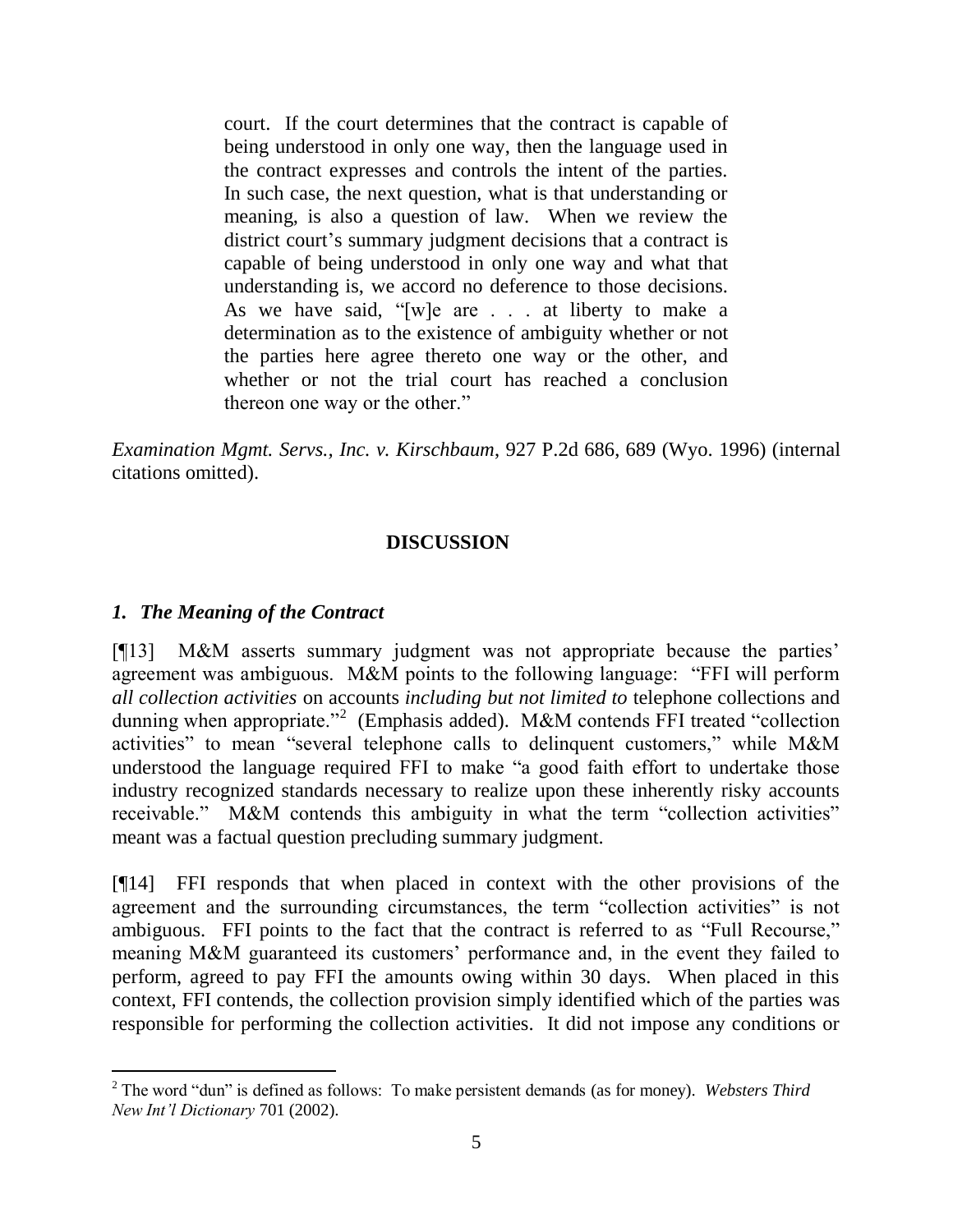requirements for how FFI was to go about those activities, but left that to FFI"s discretion.

[¶15] The law governing judicial interpretation of contracts is well-settled:

In considering the meaning of a contract, we focus on the parties' intent. If possible, we determine their intent from the language used in the agreement. Where the language is clear and unambiguous, we limit our inquiry to the four corners of the document, giving the words contained therein their ordinary meaning. The parties are free to incorporate within their agreement whatever lawful terms they desire, and we are not at liberty, under the guise of judicial construction, to rewrite the agreement. It is only when a contract is ambiguous that we construe the document by resorting to rules of construction. A contract is ambiguous if indefiniteness of expression or double meaning obscures the parties' intent.

*Christensen v. Christensen,* 2008 WY 10, ¶ 13, 176 P.3d 626, 629 (Wyo. 2008), citing *Cathcart v. State Farm Mut. Auto. Ins. Co*., 2005 WY 154, ¶ 18, 123 P.3d 579, 587 (Wyo. 2005).

[¶16] In its entirety, the "special Full Recourse paper-buying program" agreement provided:

- FFI will purchase contracts, with terms not to exceed 36 months, at 75% of the principal balance due at the date of funding, upon completing customer interview and issuing an approval.
- [Annual percentage rate] on all contracts must be 21%.
- **M&M** must send the following documents for each contract to FFI for funding: original security agreement, original credit application, and lienholder copy of warrant[y] if one is purchased by the consumer.
- **M&M** must fill out [the] assignment section on the original security agreement, sign, and write the following statement "*Full Recourse To Dealer for Life Of Note*" or fill in the Recourse provision on the Security Agreement. (Emphasis in original).
- M&M will not make payments on behalf of the consumer.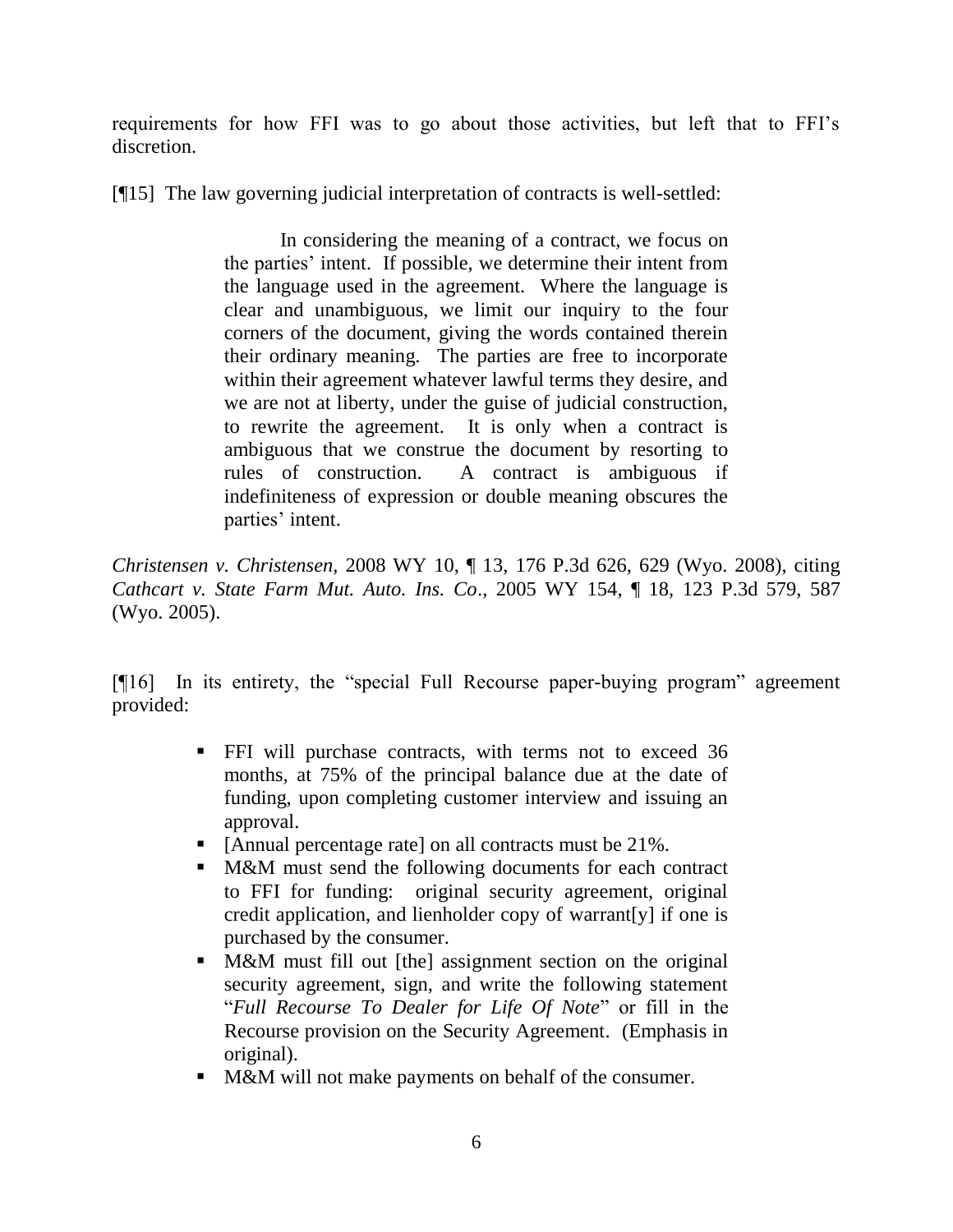- *FFI will perform all collection activities on accounts including but not limited to telephone collection and dunning when appropriate.* All collection costs, excluding repossession, are paid entirely by FFI.
- *FFI will advise dealer of any "problem collection accounts", their status when they become a problem, and will exercise its Full Recourse option after discussing the account with M&M.*
- *Full Recourse amount due by M&M to FFI will be the funding amount by FFI less any principal received on the account. M&M to pay off all designated "recourse accounts" within 30 days.*
- FFI will present a monthly report to M&M that analyzes this portfolio from a "loss" perspective. M&M to provide to FFI a reconciliation report on each repossession as to the income and expenses associated with the disposal of the vehicle. The reconciliation report will be incorporated in the FFI monthly report to M&M to assist in a more accurate "loss percentage" of FFI funding amounts.
- FFI will not enter into any full recourse relationship with other dealers in Casper, Douglas, Sheridan, Gillette, Riverton, or Lander as long as M&M sells over [\$]2 million worth of paper to FFI annually.
- FFI will offer good standing M&M customers returning to FFI an upgrade program. The payoff to dealer will be a regular payoff amount less 15%. FFI must receive the discounted payoff amount from M&M before funding the new deal.
- FFI will offer a "mechanical unwind" program to M&M for customers returning to FFI. The program allows M&M to use a trade in value of the buyback amount (funding amount by FFI less any principal received). This program is offered only for 90 days from the original contract date. FFI must receive the buyback amount from M&M before funding the new deal.
- M&M to provide a dedicated employee to FFI to assist in all collection and title issues.
- **M&M** to provide an outlet for FFI to sell all vehicles that do not fall under this agreement as a result of repossession.

(Emphasis added).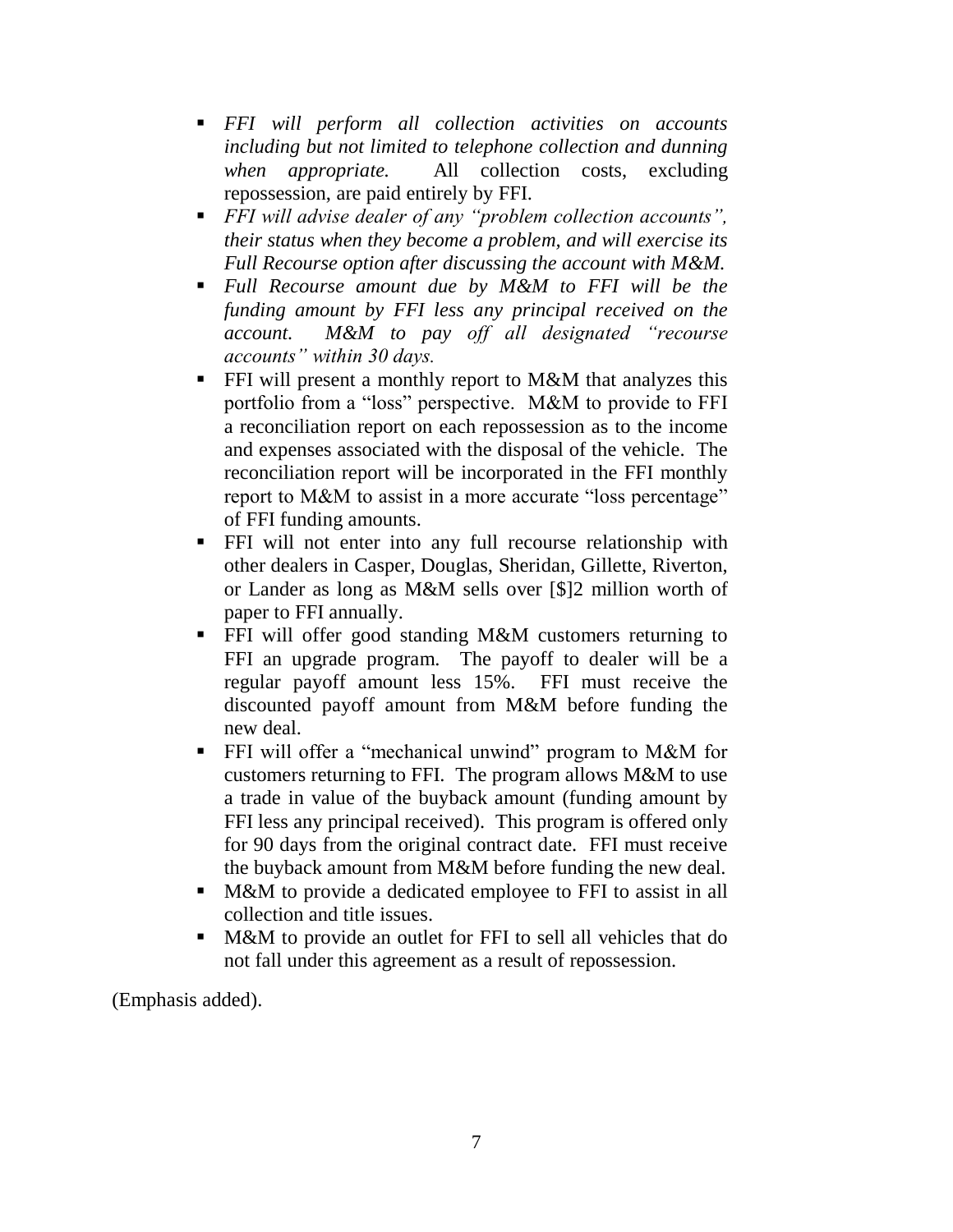[¶17] From the four corners of the agreement, it is clear the parties intended the agreement to be a full recourse agreement in which FFI would purchase from M&M the loans M&M made to its customers, M&M"s customers would then make payments on the loans directly to FFI and FFI, at its expense, was responsible for collection activities, except for repossession expenses. In interpreting the words "collection activities" as used in this agreement, our task is to determine the parties' intent by giving the words their plain and ordinary meaning. *Christensen,* ¶ 13, 176 P.3d at 629. Plain meaning is that "meaning which [the] language would convey to reasonable persons at the time and place of its use." *Hickman v. Groves*, 2003 WY 76, ¶ 6, 71 P.3d 256, 258 (Wyo. 2003) (citation omitted).

[¶18] The ordinary meaning of the word "collect" as used in the context of this agreement is: "to present as due and receive payment for." *Websters Third New Int'l Dictionary* 444 (2002). The ordinary meaning of the word "activity" is "the quality or state of being active." *Id.* at 22. Giving the phrase "collection activities" its ordinary meaning, the agreement required FFI to pursue payments due before advising M&M of any "problem collection accounts" and exercising its "Full Recourse option." It is undisputed that FFI pursued payments due from the customers before advising M&M that there were problem accounts for which it was seeking full recourse. M&M contends, however, that FFI did not do enough in its collection efforts.

[¶19] Relying on Ms. Gray's affidavit, M&M asserts the term "collection activities" as generally used in the used car financing business means doing much more than making a few telephone calls. M&M contends, in the context of the used car financing business, the phrase required FFI to make several telephone calls per day for 30 days, conduct skip tracing, repossess the vehicle at issue, turn the account over to a reputable collection agency, file a claim in small claims court or hire an attorney if the amount owed was within the jurisdictional limit of the district court. Given this meaning of "collection activities," M&M contends a genuine issue of fact existed precluding summary judgment.

[¶20] Wyoming precedent demands that we look to the language of the agreement and, when appropriate, to the facts and circumstances surrounding its execution to determine the parties" intent. *Ecosystem Resources, L.C. v. Broadbent Land & Resources, L.L.C*, 2007 WY 87, ¶ 35, 158 P.3d 685, 694 (Wyo. 2007). Relevant circumstances considered in determining the parties' intent may include the relationship of the parties, the subject matter of the contract, and the parties' purpose in making the contract. *Id.*, 10, 158 P.3d at 688. Evidence of trade usage may also be relevant in determining the parties" intent. As we said in *Hickman*:

> [W]hile words in a contract are ordinarily to be construed according to their plain, ordinary, popular or legal meaning, as the case may be, if in reference to the subject matter of the contract, particular expressions have by trade usage acquired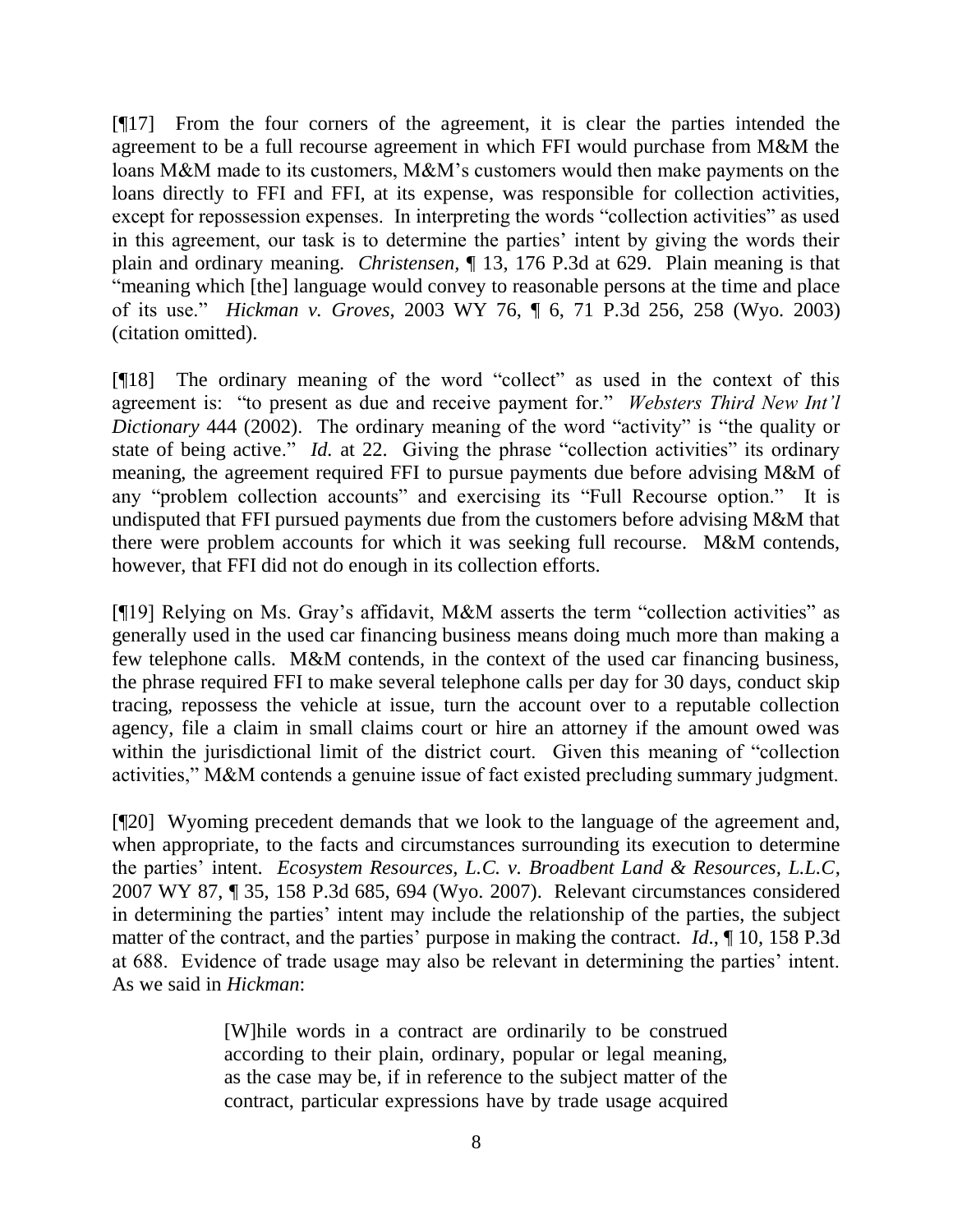a different meaning, and both parties are engaged in that trade, the parties to the contract are considered to have used them according to their different and peculiar sense as shown by such trade usage. Parol evidence is admissible to establish the trade usage, and that is true even though the words are in their ordinary or legal meaning entirely unambiguous, since, by reason of the usage, the words are used by the parties in a different sense.

*Id.*, ¶ 13, 71 P.3d at 261, quoting 12 Samuel Williston, *A Treatise on the Law of Contracts*, § 34.5 (4th ed. 1999) (footnotes omitted). On the basis of this principle, we reversed a summary judgment ruling in *Hickman* because the parties submitted evidence creating a genuine issue of material fact as to the meaning of the words "oil rights" as used in a warranty deed and whether those words were intended to include both oil and gas rights, or only oil with no attendant gas rights. *Hickman*, ¶ 14, 71 P.3d at 261.

[¶21] The difficulty with M&M"s argument in the present case is that the parties are really not disputing what the term "collection activities" means. There is no disagreement that FFI was required to pursue full payment from the customer on the outstanding loans. The disagreement concerns the lengths to which FFI was required to go in collecting payments, and that is something the agreement simply does not address. M&M does not claim that FFI failed to assume responsibility for collecting on the accounts, but claims instead that FFI did not take the steps to collect that M&M wanted it to take. It may be that Ms. Gray is correct that where a recourse agreement like this one is involved, a used car dealer typically wants the finance company to use every possible collection technique before seeking recourse. However, the agreement in this case did not specify the techniques FFI was required to use and we are not willing to conclude that every recourse agreement in which a finance company assumes responsibility for "collection activities" requires repossession as one of those activities before recourse can be sought.

[¶22] Additionally, the record demonstrates that M&M and FFI began their business relationship in 1999; thus, the parties had dealings with each other for several years before entering into the agreement at issue here. The record also reflects that both parties had extensive experience in used car financing. M&M sold used cars throughout the State of Wyoming and had experience in sub-prime financing, which Mr. Smith defined as providing credit for less than credit worthy individuals. M&M financed the vehicles it sold by holding installment contracts itself or selling them to finance companies such as FFI. FFI was only one of the finance companies with which M&M did business. M&M had experience with both recourse and non-recourse contracts and knew the difference between the two. Mr. Smith testified that recourse agreements gave M&M freedom to explore more potential car deals than it could in transactions involving non-recourse agreements. FFI"s general manager attested that FFI made a business decision to pay a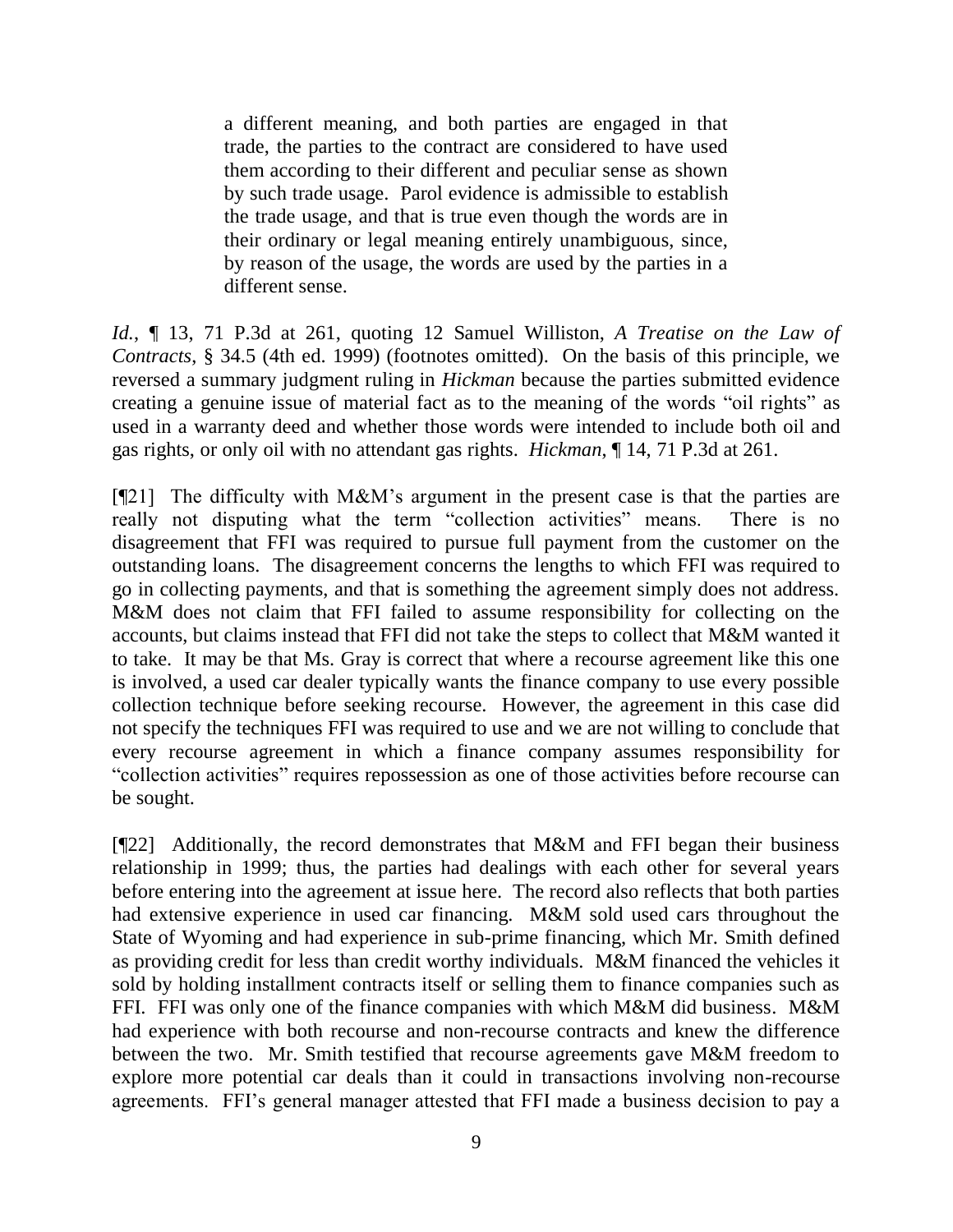premium for the accounts in question so that it would have the contractual right to full recourse. Mr. Smith, testifying by deposition on behalf of M&M, stated that the 2003 agreement gave FFI complete discretion as to how to go about collecting on the delinquent accounts. There is no evidence in the record that M&M took issue with FFI"s collection activities until after FFI filed its complaint. In fact, contemporaneous documents reflect the complete absence of any complaints by M&M.

[¶23] In light of these surrounding circumstances and giving the language used in the agreement its plain and ordinary meaning, we are not persuaded the parties' intent at the time they executed the agreement was for FFI to go to the lengths described in Ms. Gray"s affidavit to collect on the delinquent accounts. The agreement itself contains no indication that the parties intended "collection activities" to establish the standard of performance M&M suggests. The language in the agreement stating that "collection activities" *include but are not limited to* telephone collections and dunning likewise does not suggest the parties intended FFI to take particular steps such as repossessing vehicles, utilizing collection agencies, filing court claims or hiring lawyers. If M&M desired FFI"s collection efforts to include these specific activities, it was free to incorporate those terms in the agreement. It did not, and under the circumstances presented here, we will not rewrite the agreement under the guise of judicial construction. We uphold the district court's ruling that the meaning of the parties' agreement was clear and unambiguous.

# *2. Alleged Breach by FFI*

[¶24] M&M claims it was excused from performing under the agreement because FFI breached the agreement when it failed to perform its collection activities in good faith. M&M"s vice president, Keith Smith, testified as follows:

> I did pay, trying to fulfill the obligation – although I felt the obligation was not due and just – set out to try to make good on it. And more information came in as we went as to the ineffective and inability for [FFI] to collect the notes. My understanding was that they needed to collect all monies due, and they didn"t. They gave up routinely and often, and did not fulfill their end of the contract. So I put a halt to everything at that point.

This testimony suggests that M&M stopped paying because FFI failed to collect the amounts due from M&M"s customers, as if collection had to occur before the full recourse provision was triggered. Collection of the amounts due clearly was not a prerequisite to FFI seeking payment from M&M. Rather, the agreement unambiguously provided that FFI was entitled to full recourse from M&M in cases where its collection activities proved unsuccessful.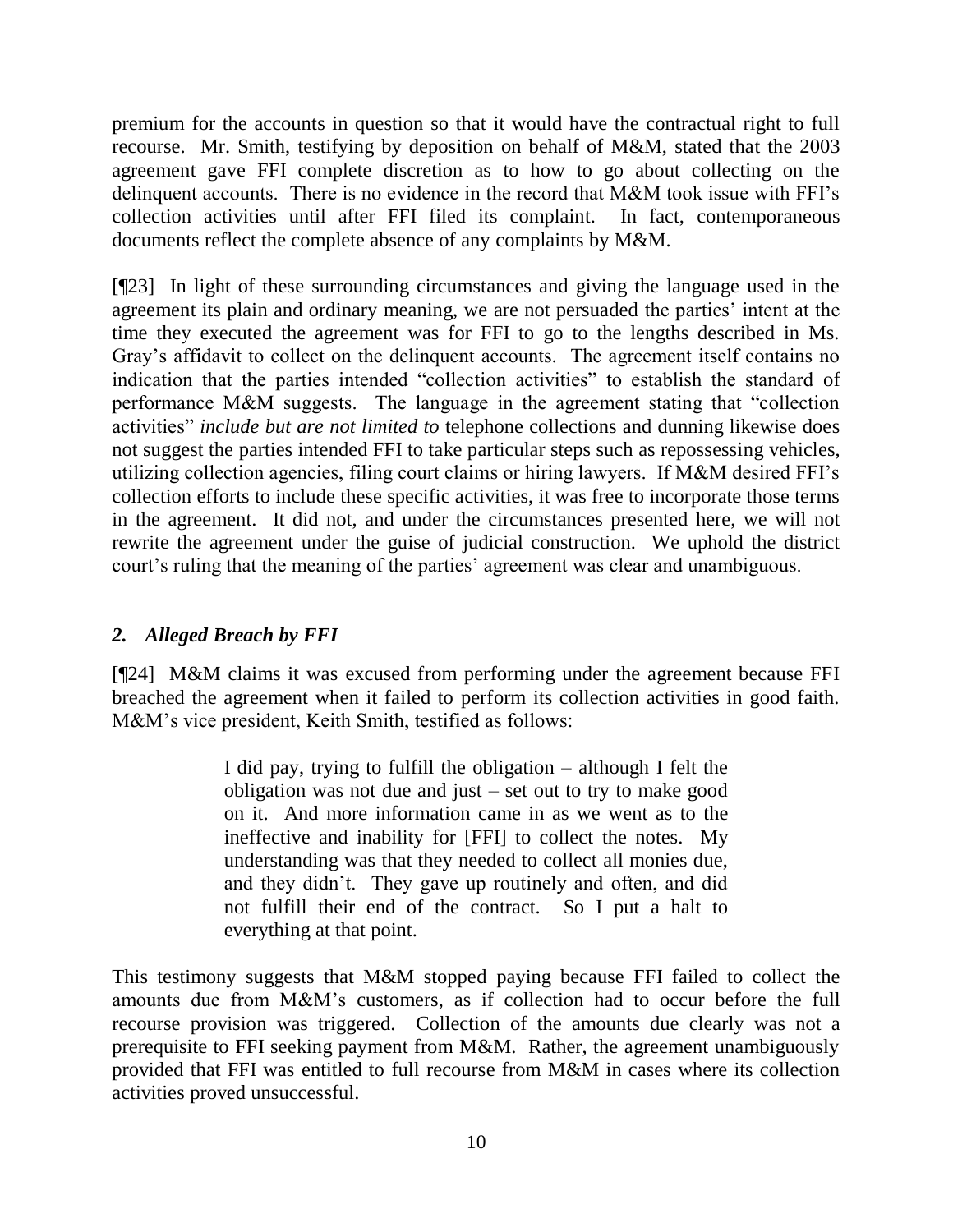[¶25] M&M also asserts that it was excused from payment of the uncollected amounts because FFI did not perform its collection efforts in good faith but did so half-heartedly, essentially making only a couple of telephone calls to delinquent customers and then seeking full recourse. In support of this assertion, M&M points to evidence that FFI did not involve a collection agency or a lawyer in its collection efforts and did not make efforts to repossess any of the vehicles.

[¶26] In *Scherer Constr., LLC v. Hedquist Constr., Inc.,* 2001 WY 23, ¶ 24, 18 P.3d 645, 655 (Wyo. 2001), we held that parties to a commercial contract may bring a claim for breach of the implied covenant of good faith and fair dealing based upon a contract theory. Given the agreement between M&M and FFI, it follows that a covenant of good faith and fair dealing is implied in the contract. The implied covenant of good faith and fair dealing:

> [R]equires that a party"s actions be consistent with the agreed common purpose and justified expectations of the other party . . . . The purpose, intentions and expectations of the parties should be determined by considering the contract language and the course of dealings between and conduct of the parties. The covenant of good faith and fair dealing may not, however, be construed to establish new, independent rights or duties not agreed upon by the parties. In other words, the concept of good faith and fair dealing is not a limitless one. The implied obligation must arise from the language used or it must be indispensable to effectuate the intention of the parties. In the absence of evidence of self-dealing or breach of community standards of decency, fairness and reasonableness, the exercise of contractual rights alone will not be considered a breach of the covenant.

*Whitlock Constr., Inc. v. South Big Horn County Water Supply Joint Powers Bd*., 2002 WY 36, ¶ 24, 41 P.3d 1261, 1267 (Wyo. 2002) (citation omitted). Although many claims for breach of good faith involve questions of fact making summary judgment inappropriate, summary judgment may be appropriate where, under the facts in the record, the party's actions were in conformity with the clear language of the contract. *Id*.

[¶27] Applying these standards, we conclude there is no genuine issue of material fact on M&M's breach of the implied covenant defense. The contract language provided that FFI was responsible for collection activities, including telephone collections and dunning when appropriate. The contract language did not state that FFI was required to make repeated telephone calls for several weeks, hire a collection agency or a lawyer, file a small claims action or repossess the vehicles. There is no evidence in the record that at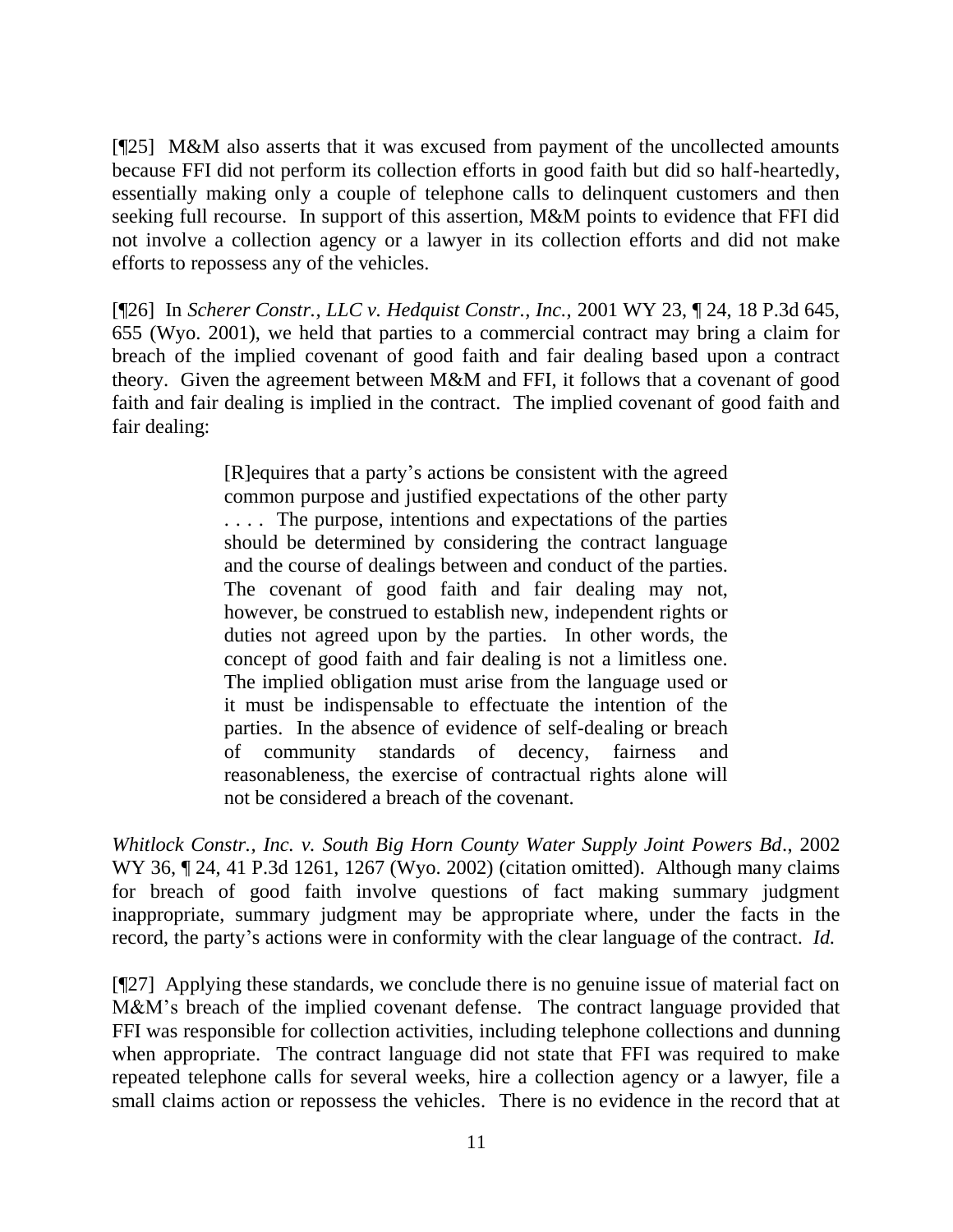the time they entered into the agreement either party intended that FFI was required to engage in those activities. Had the parties intended to impose those duties on FFI, they were free to expressly state that intention in the contract itself. Particularly where, as here, the parties' business relationship spanned several years and both parties were experienced in the used car financing business, we are not willing to infer that such duties existed absent clear language in the contract or evidence indicating that was the parties' intent at the time the agreement was executed.

## *3. Mitigation of Damages*

[¶28] M&M claims FFI failed to demonstrate that it took efforts to mitigate its damages. M&M contends FFI's failure to mitigate is best illustrated by evidence that in fifty cases, customers were still driving vehicles for which they did not pay the full purchase price. M&M asserts that if FFI had repossessed those vehicles, its damages would have been significantly reduced.

[¶29] We have recognized that a party to a contract has a duty to mitigate its damages. We have relied on Restatement (Second) of Contracts, § 350 (1981), which states:

> (1) Except as provided in Subsection (2), damages are not recoverable for loss that the injured party could have avoided without undue risk, burden or humiliation. (2) The injured party is not precluded from recovery by the rule stated in subsection (1) to the extent that he has made

reasonable but unsuccessful efforts to avoid the loss.

*Lewis v. Community First Nat'l Bank, N.A*., 2004 WY 152, ¶ 9, 101 P.3d 457, 459 (Wyo. 2004). Generally the question of whether a party exercised reasonable diligence to mitigate its damages is for the fact finder. *Moore v. Continental Ins. Co*., 813 P.2d 1296, 1300 (Wyo. 1991). Where reasonable minds could not differ with respect to efforts to mitigate, however, summary judgment is appropriate. *Id*.

 $[$ [[30] The difficulty with M&M's mitigation claim is that the parties' agreement contained a provision expressly stating how FFI was to be paid if its collection activities were unsuccessful. The agreement provided: "Full Recourse amount due by M&M to FFI will be the funding amount by FFI less any principal received on the account." This provision, read together with the "collection activities" provision, clearly states that in the event FFI was unsuccessful in collecting the amounts due, it was entitled to full recourse as expressly defined in the agreement.

[¶31] The other problem with M&M"s contention is that the agreement did not require FFI to repossess the vehicles as part of its collection activities. For this Court to conclude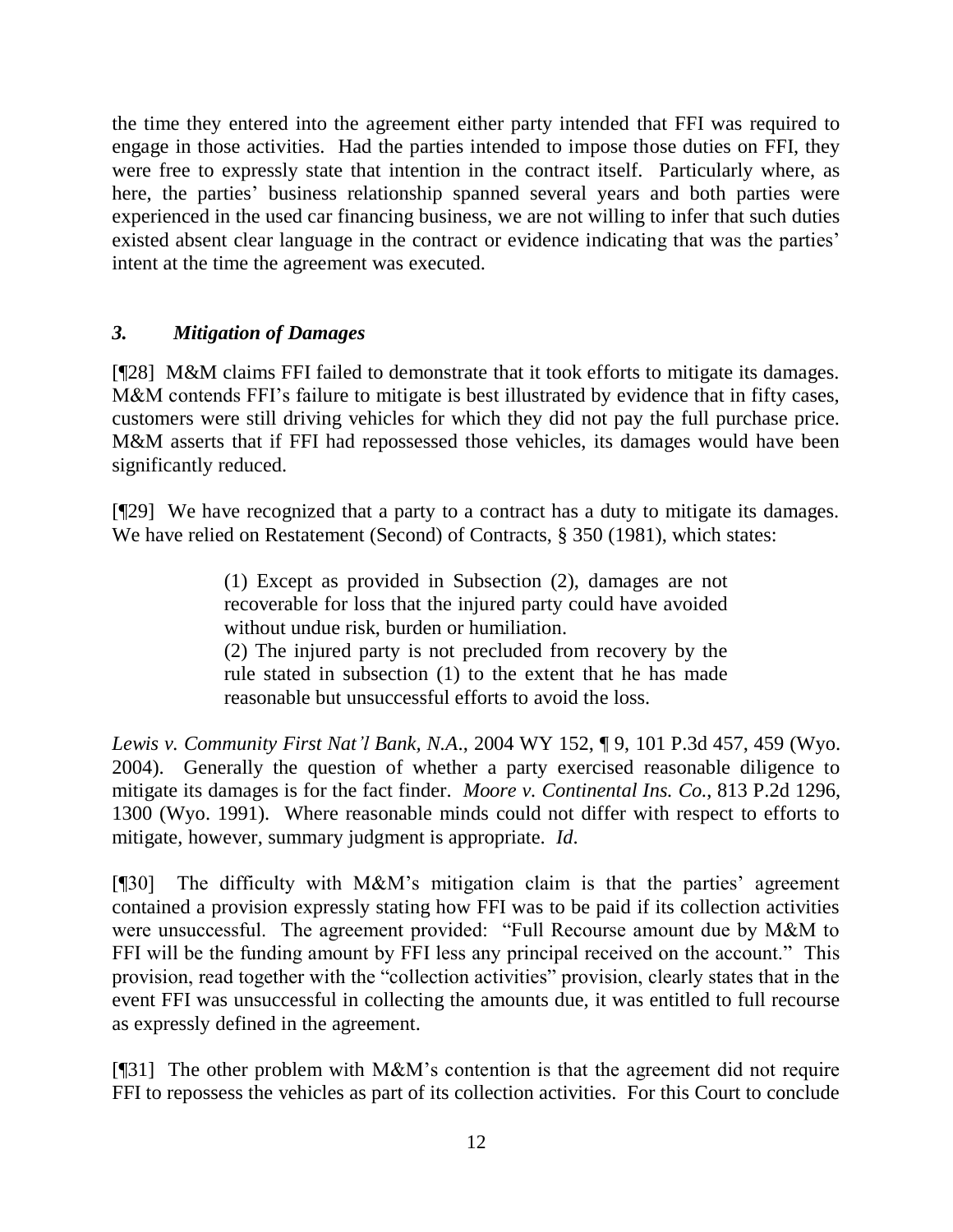that FFI had a duty to mitigate its damages by taking steps to repossess vehicles would be to impose upon FFI a duty the contract did not require. The contract clearly provided that upon performing collection activities, FFI was entitled to the full recourse amount due, that is, the funding amount by FFI less any principal received on the account. We will not read duties into the contract to change the specific contractual provision for calculating damages.

## *4. Sufficiency of the Evidence to Support Summary Judgment*

[¶32] M&M claims FFI did not present sufficient evidence to support summary judgment because it did not attach copies of the problem accounts or the record of payments to the affidavit it submitted in support of its summary judgment motion. Instead, FFI attached a summary identifying the problem accounts, date recourse was declared, buyback amount, accrued interest and the total due. M&M contends W.R.C.P. 56(e) requires documents referred to or reviewed by an affiant to be attached to the affidavit.

[¶33] W.R.C.P. 56(e) provides in pertinent part as follows:

(e) *Form of affidavits; further testimony; defense required*. – Supporting and opposing affidavits shall be made on personal knowledge, shall set forth such facts as would be admissible in evidence, and shall show affirmatively that the affiant is competent to testify to the matters stated therein. Sworn or certified copies of all papers or parts thereof referred to in an affidavit shall be attached thereto or served therewith.

W.R.C.P. 56(e) requires that an affidavit (1) be made on personal knowledge; (2) set forth facts which are admissible in evidence; (3) demonstrate the affiant's competency to testify on the subject matter of the affidavit; and (4) have attached to it the papers and documents to which it refers. *Lamar Outdoor Advertising v. Farmers Co-Op Oil Co. of Sheridan*, 2009 WY 112, ¶ 10, 215 P.3d 296, 300 (Wyo. 2009).

[¶34] The affidavit to which M&M refers is that of Mr. Shaw, FFI"s general manager. Mr. Shaw stated in the affidavit that as general manager he: managed "all aspects of a multi-state automobile sub-prime finance company specializing in purchasing point-ofsale, short-term, high-risk loans from dealerships such as M&M . . ."; was FFI's primary business contact with M&M; had extensive experience working with M&M from 1999 through 2008; and executed the July 22, 2003, agreement. He also stated that he had personal knowledge of the notes FFI purchased from M&M and the recourse accounts and was responsible for giving notice to M&M on accounts that were designated as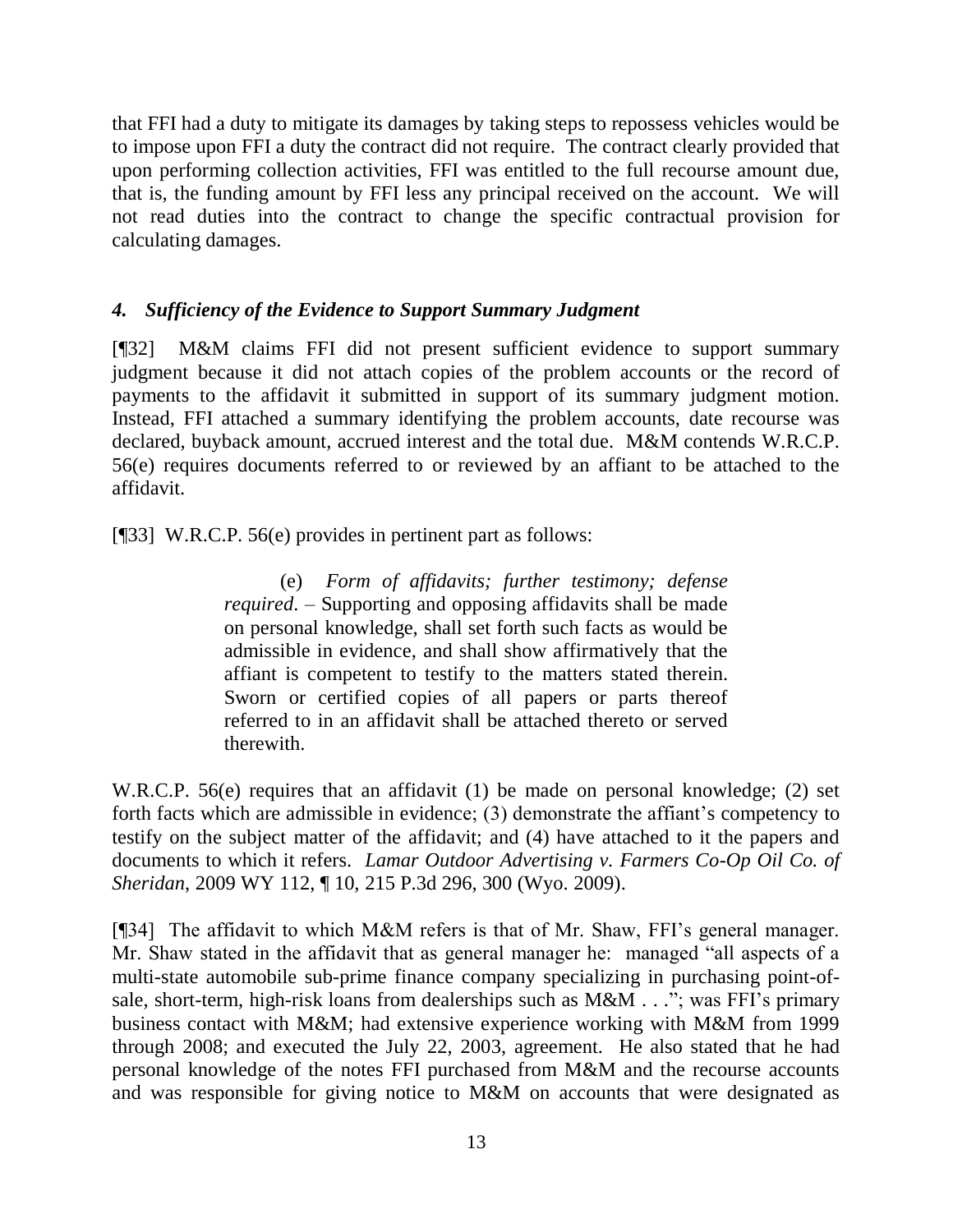recourse. Mr. Shaw referenced three exhibits which, like his affidavit, were attached to FFI"s summary judgment memorandum: the 2003 full recourse program agreement, the summary described in paragraph 32 above, and a list of the recourse designated accounts he provided to M&M. The affidavit was made on personal knowledge, set forth facts that would be admissible in evidence, showed that Mr. Shaw was competent to testify to the matters stated therein and had attached to it the documents Mr. Shaw referenced. It, therefore, satisfied the requirements of Rule 56(e).

[¶35] M&M asserts the evidence FFI submitted was insufficient to support summary judgment because it did not attach to Mr. Shaw"s affidavit copies of the actual problem accounts or records of payment on the accounts but instead attached a summary of the actual documents. W.R.C.P 56(e) requires a summary judgment motion to be supported by admissible evidence. W.R.E. 1006 provides that writings which cannot conveniently be examined in court may be presented in the form of a summary, as long as the party relying on the summary makes the documents upon which the summary is based available for examination and copying by the opposing party. There is no contention here that FFI did not make the actual documents available to M&M. The summary was sufficient evidence to support FFI's motion.

## *5. Prematurity of Summary Judgment*

[¶36] In its final issue, M&M asserts the summary judgment was premature because discovery had not been completed. FFI filed its complaint on March 10, 2008. FFI filed its summary judgment motion ten months later, on January 13, 2009. On February 11, 2009, M&M filed a motion to extend the time for filing its response. The district court granted the motion, giving M&M until February 23, 2009 to respond. The district court scheduled a summary judgment hearing for March 17, 2009. M&M filed its response to FFI"s motion on March 2, 2009.

[¶37] On March 9, 2009, M&M filed a motion to vacate the hearing date on the ground that discovery was not completed. The same day, M&M filed a motion to amend its answer to add as affirmative defenses that FFI failed to mitigate its damages and repudiated the contract by failing to collect on the past due accounts. M&M also filed a motion to compel FFI to respond to discovery. According to M&M"s appellate brief, the district court denied the motion to vacate the hearing and never ruled on the motion to amend the answer. FFI responded to M&M"s discovery request before the hearing. The district court held the hearing as scheduled and orally granted summary judgment for FFI.

[¶38] A district court has broad discretion in ruling on a motion for continuance, and absent a clear abuse of discretion, we will not disturb its ruling. *Abraham v. Great Western Energy, LLC*, 2004 WY 145, ¶ 16, 101 P.3d 446, 454 (Wyo. 2004). When a district court denies a motion for continuance, we will find an abuse of discretion only